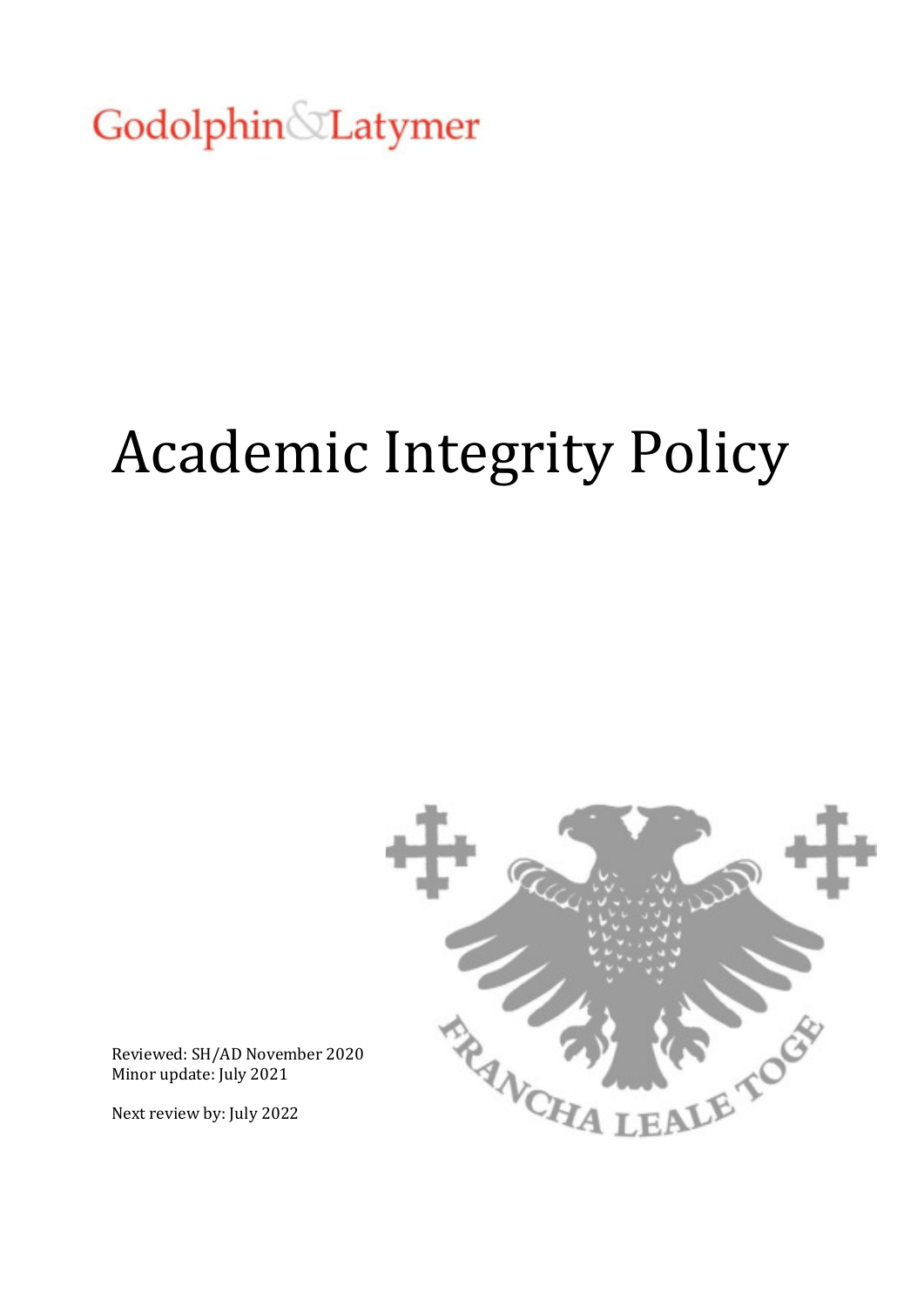## **Academic Integrity Policy**

#### **1. Introduction**

- 1.1. The purpose of this policy is to ensure that all staff and students are aware of procedures in case of any form of academic malpractice.
- 1.2. This policy set out what can be considered as malpractice, what responsibilities staff and students hold and which procedures are in place in school in case of malpractice or misconduct.

#### **2. Conduct of Internal Examinations**

#### 2.1. *The examination schedule*

- Each examination must be taken during the morning or afternoon session as scheduled by the Examinations Officer, unless a request to reschedule the examination has been accepted by the IB coordinator and/or Examinations Officer.
- Candidates are permitted a short break between examination papers, including examinations for the same subject and level.

#### 2.2. *Invigilation*

- It is the responsibility of the IB coordinator and/or Examinations Officer to ensure that all invigilators understand their responsibilities and know how examinations are conducted and supervised. It is not permitted for an invigilator to engage in any activity other than supervising the examination. Candidates must not be left unsupervised at any time including during a temporary absence from the examination room.
- There must be sufficient invigilators to ensure the adequate supervision of all examinations (1 invigilator for every 20 candidates, with a minimum of 2 invigilators per examination room). A 'floating' invigilator can be used for rooms with a small number of candidates.
- A copy of the 'Conduct of examinations booklet' must be placed in the examination room. The invigilator must give verbal instructions to candidates during the course of each examination.
- During the examination, the invigilator must keep an accurate written record of any incidents.

## 2.3. *Candidate identification*

 The IB coordinator/Examinations Officer must establish the identity of all candidates sitting examinations.

#### 2.4. *Access Arrangements*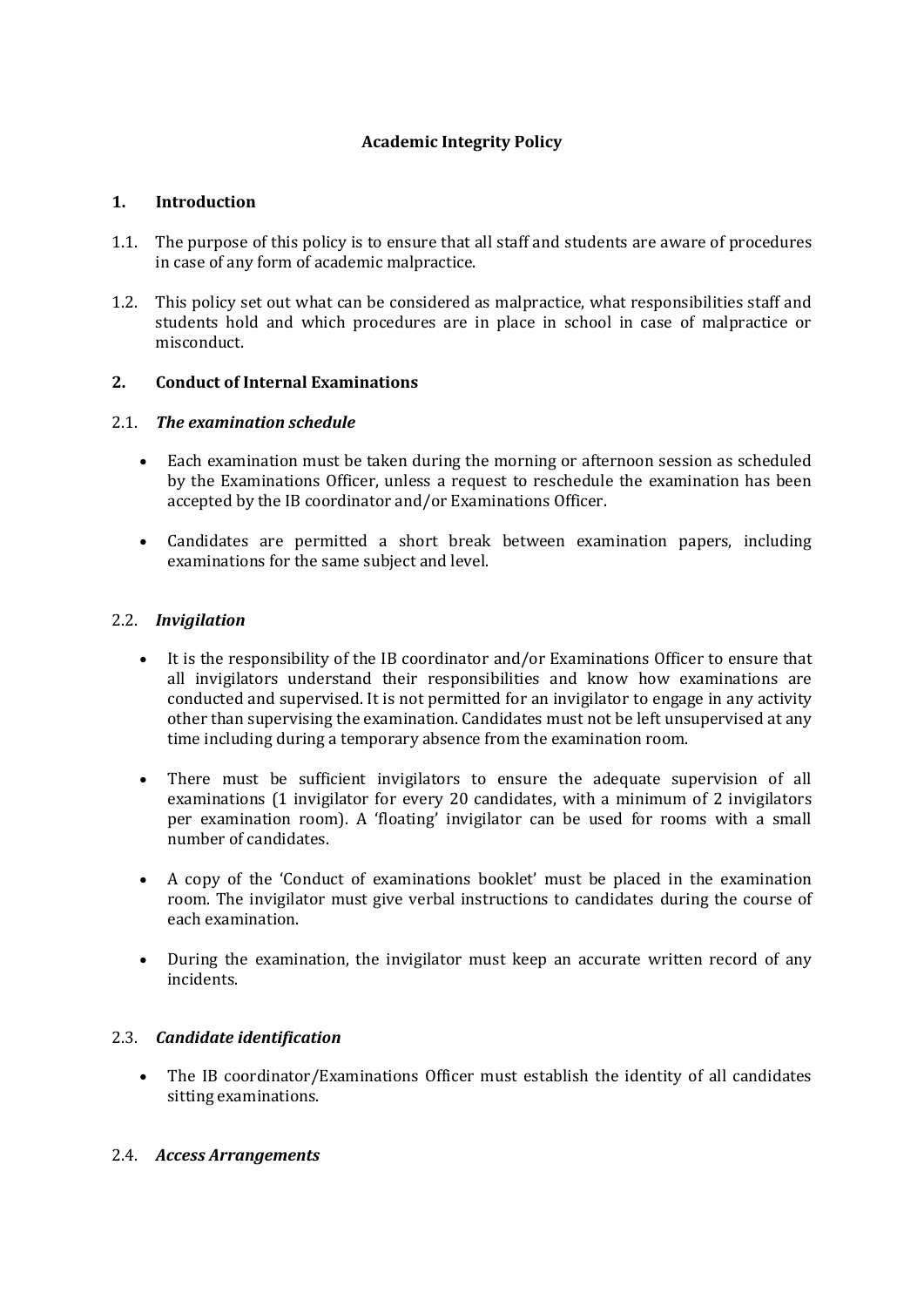Invigilators must be informed of those candidates with access arrangements and must be made aware of the access arrangements awarded.

## 2.5. *Examination papers and materials*

- Examination question papers are provided by the relevant Head of Department on the day of the examination.
- Booklets, formulae and other documents used in examinations must be clean copies without annotations or any other marks.
- Candidates must be made fully aware of the regulations involving calculators. On the day of the examination the IB coordinator and/or Head of Department must be satisfied that the calculators being used comply with requirements. Only authorised materials required for the examination may be taken into the examination room.
- Candidates' scripts must be collected before they leave their desk. The Examinations Officer and/or IB Coordinator will return completed scripts to the relevant Head of Department.

## **3. Conduct of Public Examinations**

#### 3.1. *The examination schedule*

- Each examination must be taken during the morning or afternoon session as scheduled by the IB or relevant national examination board, unless a request to reschedule the examination has been approved.
- At the discretion of the IB coordinator and/or Examinations Officer, candidates are permitted a short break between examination papers, including examinations for the same subject and level.

## 3.2. *Invigilation*

- It is the responsibility of the IB coordinator and/or Examinations Officer to ensure that all invigilators understand their responsibilities and know how the specific examination is to be conducted and supervised. It is not permitted for an invigilator to engage in any activity other than supervising the examination. Candidates must not be left unsupervised at any time including during a temporary absence from the examination room.
- There must be sufficient invigilators to ensure the adequate supervision of all examinations (1 invigilator for every 20 candidates, with a minimum of 2 invigilators per examination room). A 'floating' invigilator can be used for rooms with a small number of candidates.
- The invigilator must display outside the examination room a copy of the poster 'Conduct of the examinations: Notice to candidates' and the poster 'Conduct of the examinations: Items not permitted'. Any information that may be helpful to candidates during any examination must be removed from the room.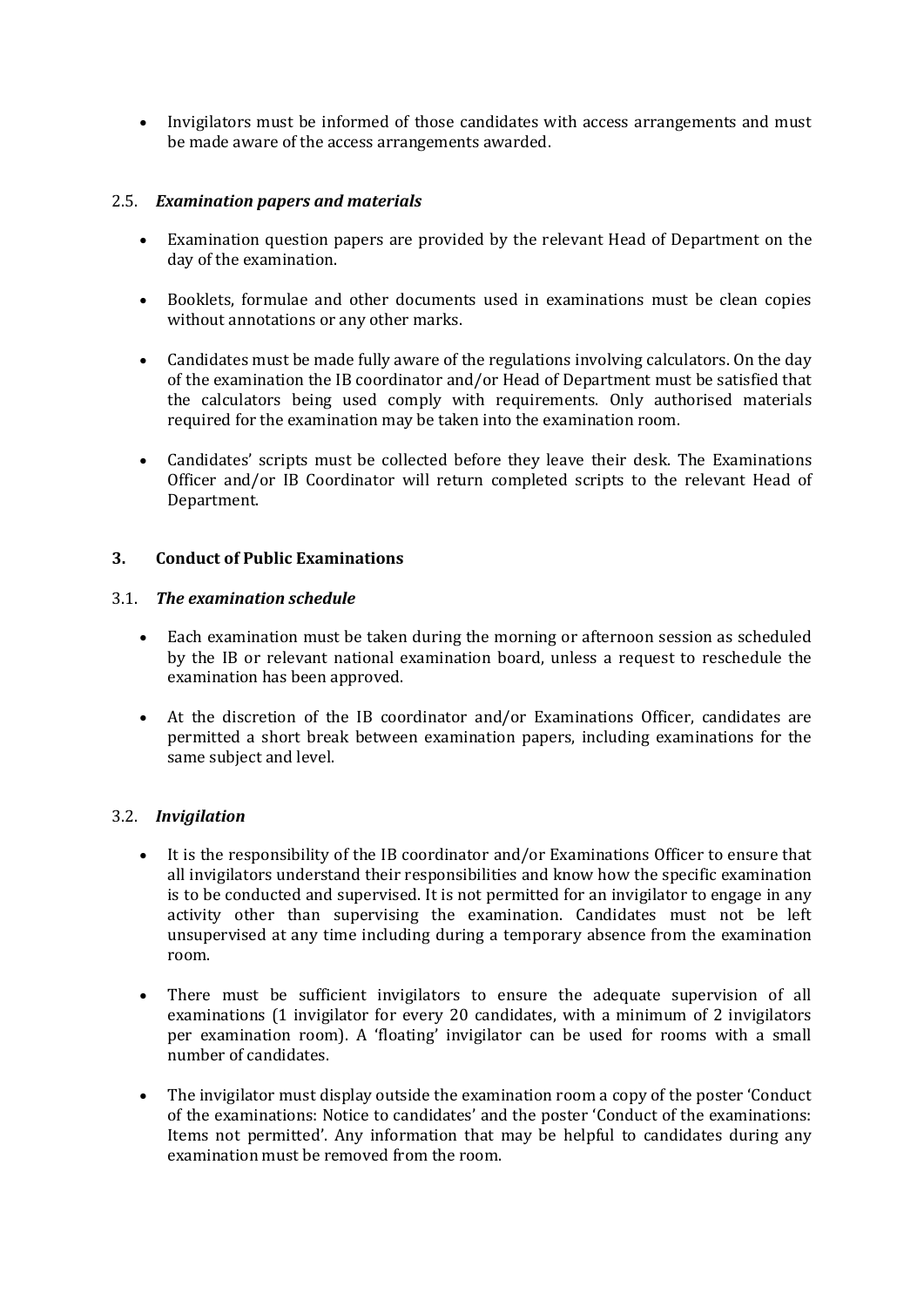- A copy of the 'Conduct of examinations booklet' must be placed in the examination room. Invigilator must give verbal instructions to candidates during the course of each examination.
- During the examination, the invigilator must keep an accurate record of any events. For an IB examination, an act of misconduct by a candidate in relation to the examinations must be reported to the IB assessment Division without delay. The IB Coordinator must inform the Head.
- The invigilators continue to be responsible for secure delivery of the examination until the scripts are sealed in the envelope.

## 3.3. *Candidate identification/Seating plan*

- The IB coordinator/Examinations Officer must establish the identity of all candidates sitting examinations.
- A record of where each candidate sat in the examination room must be kept for each examination. Candidates must be seated a minimum of 1.5 metres apart and must not be able to overlook the work of other candidates.

## 3.4. *Access Arrangements*

 Invigilators must be informed of those candidates with access arrangements and must be made aware of the access arrangements awarded.

## 3.5. *Examination papers and materials*

- All examination material must be stored in a secure storage area that complies with current requirements. Access to the secure storage area is strictly limited and keyholders are accountable to the Head. If the wrong packet of IB examination papers is opened by mistake, the invigilator or Examinations Officer must seal the packet and report the incident to the Head and to IB Answers immediately after the examination.
- Where individual candidates are taking their examination outside of the main room, all material must be placed in a separate envelope and sealed before it is transferred to the main examination room. The invigilator is responsible for ensuring that this is done securely.
- Booklets, formulae and others documents used in examinations must be clean copies without annotations or any other marks.
- IB stationery used in examinations must be kept secure.
- Candidates must be made fully aware of the regulations involving calculators. On the day of the examination the IB coordinator and/or relevant Head of Department must be satisfied that the calculators being used comply with requirements. Only authorised materials required for the examination may be taken into the examination room.
- Candidates' scripts must be collected before they leave their desk. The Examinations Officer and/or IB Coordinator must ensure that the papers are dispatched within 24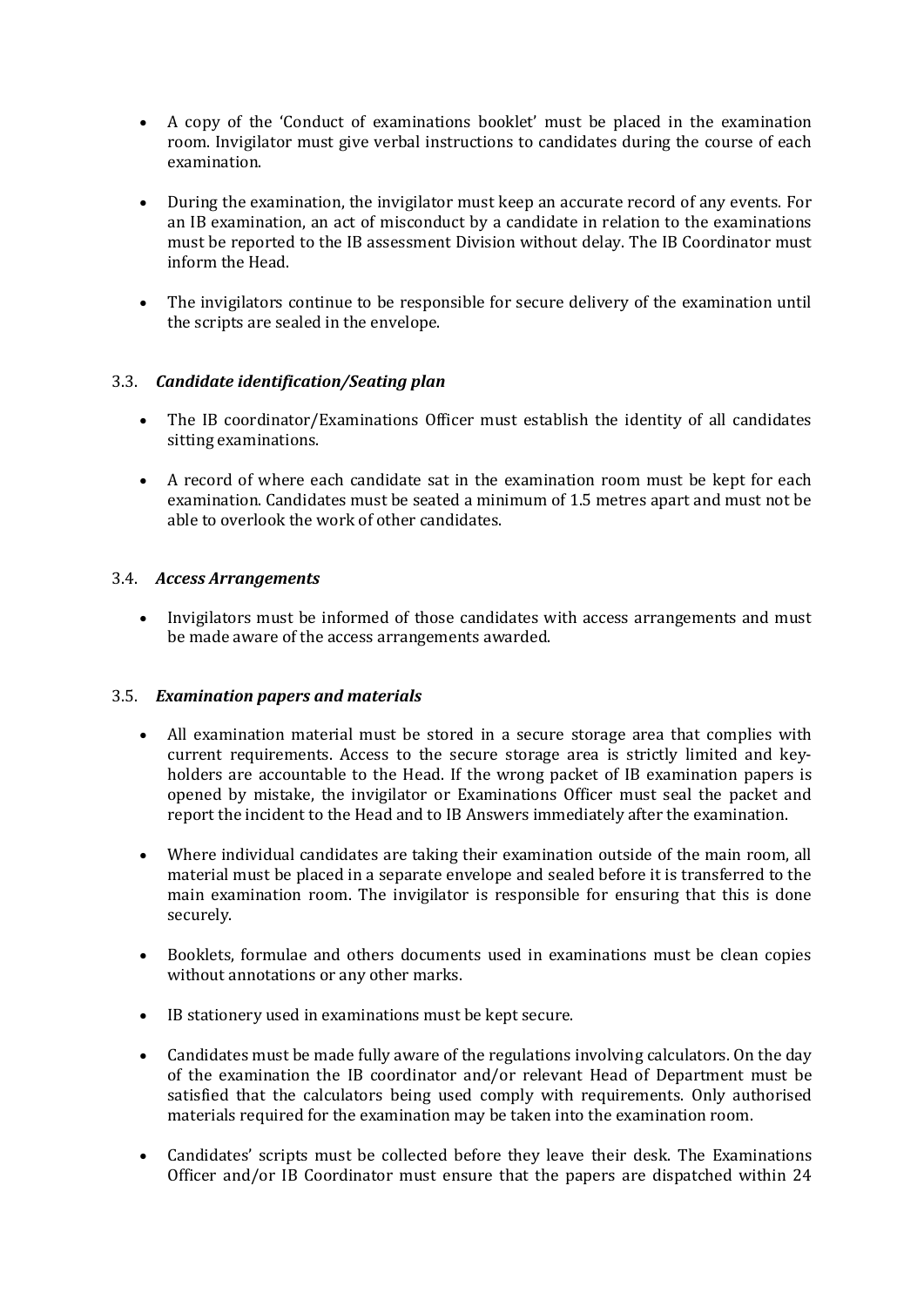hours of the examination. If this is not possible due to logistical problems, the examination scripts must be locked away in the school's secure storage facility.

 No earlier than 24 hours after the examination, the paper for that examination must be made available to the subject teacher.

#### **4. Academic Dishonesty and Malpractice**

The following practices fall under the label of academic dishonesty and malpractice.

- 4.1. *Plagiarism* this is judged as presenting someone else's ideas, words, information or illustrations as your own without giving credit to the original author. Students must be aware that despite the fact that the internet is a public domain all sources taken from the web must be acknowledged and quoted. All ideas and works of another person such as pictures, maps, diagrams, illustrations and data must be acknowledged in the same way as a quotation from a book. As a school we use Turnitin to check the authenticity of the students' work.
- 4.2. *Collusion*: this means working with another person with intent to be academically dishonest. Collusion often happens when students are asked to work collaboratively but to produce individual written work. Although cooperation is encouraged in some internal assessments, students are expected to work independently and produce written work which is solely their own. If two students produce essays or coursework for external assessment which contain, for example, identical paragraphs, this is collusion. It is however perfectly acceptable for written and oral assignments to be written on the same topic but the expression and specific content must be different. The distinction between collusion and cooperation is a very fine one and if students are in doubt they should consult their subject teachers.
- 4.3. *Examination misconduct* communicating with another student in an exam or bringing into an exam items which are not allowed or using prohibited materials in an exam for the purpose of gaining an advantage.
- 4.4. *Maladministration* School maladministration can be defined as an action by the school as a whole or by individual members of staff associated with the school which infringes on the rules and regulations of an examination awarding body and potentially threatens the integrity of examinations and assessments. It can happen before, during or after the completion of an internal assessment, a coursework component or a final examination.

#### **5. The School**

5.1. The school will make all pupils aware of the need to submit authentic work for assessment and of the procedures in place for suspected malpractice. The school will provide resources and will teach pupils the methods for referencing work, which are appropriate for their year group and assignments.

#### 5.2. *Responsibilities*:

 Heads of Department should ensure that students are briefed and understand the meaning of academic honesty within their subject at all levels. When work is submitted to external examining bodies, the Head of Department should inform the Deputy Head (Academic) and/or the IB coordinator if malpractice is suspected. Departments are encouraged to get their students who submit coursework for public examinations to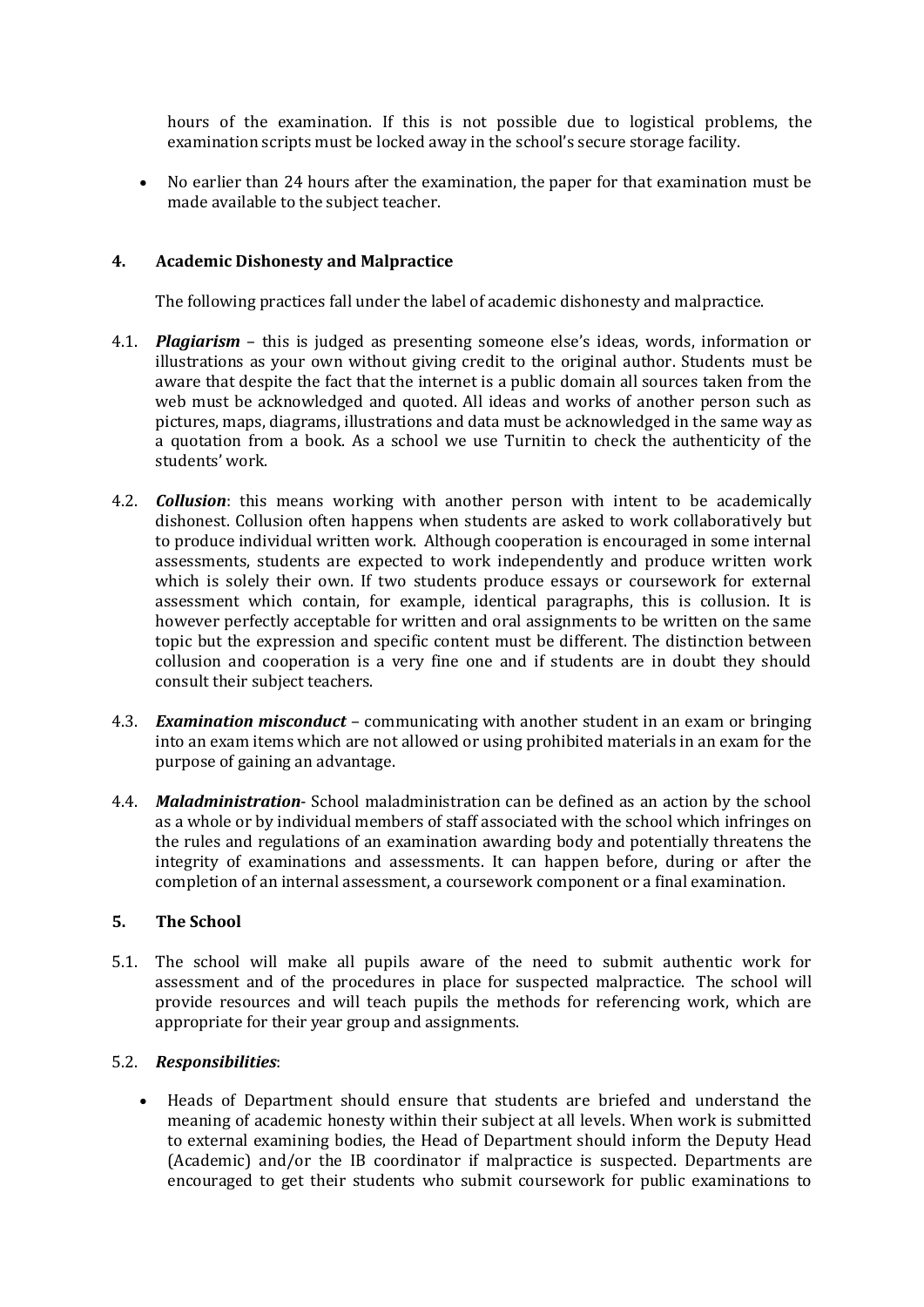external examining bodies to sign an Academic Integrity contract/document at the start of their studies (GCSE, AL or IBDP).

 Subject teachers should ensure to the best of their ability that all work submitted for external assessment is the student's authentic work. If they have any doubt about the authenticity of a student's work they should inform their Head of Department in the first instance.

## 5.3. *Avoiding maladministration*

- During the completion of coursework or internal assessment, the subject teacher should not provide excessive assistance. Heads of Departments should regularly remind their teachers about expectations from awarding bodies (national and IBO) when it comes to what help can and cannot be given to students during this process. If in doubt contact the awarding body or the IB coordinator (for DP examinations).
- During the examination period, the examination officer should be aware of the candidates who are granted access arrangements. A yearly meeting (Academic Deputy, examination officer, IB coordinator, heads of year and ILN team) is held to finalise these details ahead of the examination period. Invigilators are well trained to the demands of awarding bodies (national and IBO) and the examination officer always ensures that there are enough invigilators on any given examination day.
- The school stores examination papers in the secure room in a lockable security cabinet. The secure room is solely assigned for the purpose of administering secure examination materials, restricted to two key holders only (Examinations Officer and Head of Centre). Examination stationery is stored in the secure room.
- Invigilators should be vigilant during the exam sessions and report immediately any suspected cases of cheating to the Examinations Officer and /or the IB coordinator.
- The school subscribes to Turnitin which is a software used to check plagiarism. It is available for AL and IB work. Currently all Extended Essays, ToK Essays and some internal assessments for the IB are submitted into Turnitin (both drafts and final versions) to ensure that plagiarism has not occurred at the various stages of the writing process. Training for teachers is available via the IB coordinator.

## **6. Pupils**

- 6.1. British examinations boards and the IBO will ask students to sign a declaration to acknowledge that the coursework or controlled assessments they are submitting are their own work. Therefore pupils must agree to take responsibility for their own work and to ensure it is authentic and appropriately referenced.
- 6.2. In particular, pupils should understand the need to reference sources and that failure to do so could be judged as malpractice.
- 6.3. It is the pupils' responsibility to make sure that all sources are acknowledged and that the work they submit is authenticated as their own.
- **7. Procedure to be followed in case of academic dishonesty or malpractice by a student.**